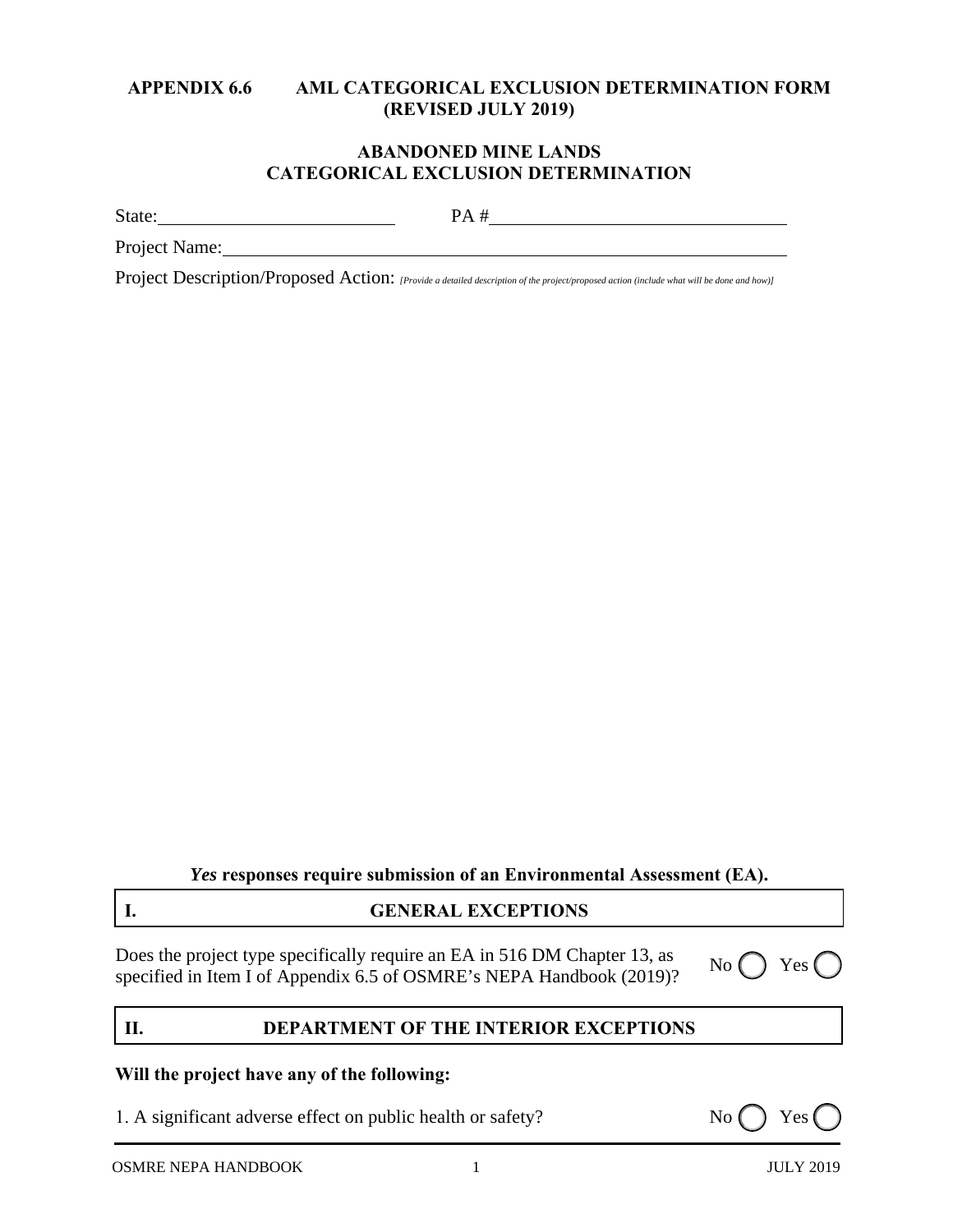| 2. An adverse effect on any of the following unique geographic<br>characteristics? If yes, check the ones that apply.                                                                                                                                                 | No (            | Yes ( |
|-----------------------------------------------------------------------------------------------------------------------------------------------------------------------------------------------------------------------------------------------------------------------|-----------------|-------|
| Floodplains<br>Parks (State, Local, or National)<br>Ecologically Significant or Critical<br><b>Wild or Scenic Rivers</b><br>Areas Sole or Principal Drinking Water<br>Recreation or Refuge Lands<br>Prime Farmland<br>Wetlands<br><b>Wilderness Areas</b><br>Aquifers |                 |       |
| 3. Highly controversial environmental effects?                                                                                                                                                                                                                        | N <sub>0</sub>  | Yes   |
| 4. Highly uncertain and potentially significant environmental effects or<br>unique or unknown environmental risks?                                                                                                                                                    | No              | Yes   |
| 5. A precedent for future action or a decision in principle about future<br>actions with potentially significant environmental effects?                                                                                                                               | No              | Yes   |
| 6. Directly related to other actions with individually insignificant but<br>cumulatively significant environmental effects?                                                                                                                                           | No              | Yes   |
| 7. Adverse effects on properties listed or eligible for listing on the National<br><b>Register of Historic Places?</b>                                                                                                                                                | N <sub>o</sub>  | Yes ( |
| 8. Adverse effects on species listed or proposed to be listed on the List of<br>Endangered or Threatened Species, or have adverse effects on designated<br>Critical Habitat for these species?                                                                        | No              | Yes ( |
| 9. Require compliance with Executive Order 11988 (Floodplain<br>Management), Executive Order 11990 (Wetlands Protection) or The Fish<br>and Wildlife Coordination Act?                                                                                                | No              | Yes   |
| 10. Threaten to violate a Federal, State, Tribal or local law or requirement<br>imposed for the protection of the environment?                                                                                                                                        | No              | Yes ( |
| 11. Involve unresolved conflicts concerning alternative uses of available<br>resources (NEPA Sec. $102(2)(E)$ )?                                                                                                                                                      | No              | Yes   |
| 12. Have a disproportionate, significant adverse effect on low income or<br>minority populations (EO 12898)?                                                                                                                                                          | No              | Yes ( |
| 13. Restrict access to and ceremonial use of Indian sacred sites by Indian<br>religious practitioners or adversely affect the physical integrity of such<br>sacred sites (EO 13007)                                                                                   | No <sub>0</sub> | Yes ( |

14. Contribute to the introduction, continued existence, or spread of noxious Weeds or non-native invasive species known to occur in the area or actions that may promote the introduction, growth, or expansion of the range of such species (Federal Noxious Weed Control Act and EO 13112)?

 $Yes$   $\bigcap$ 

 $\overline{N}$